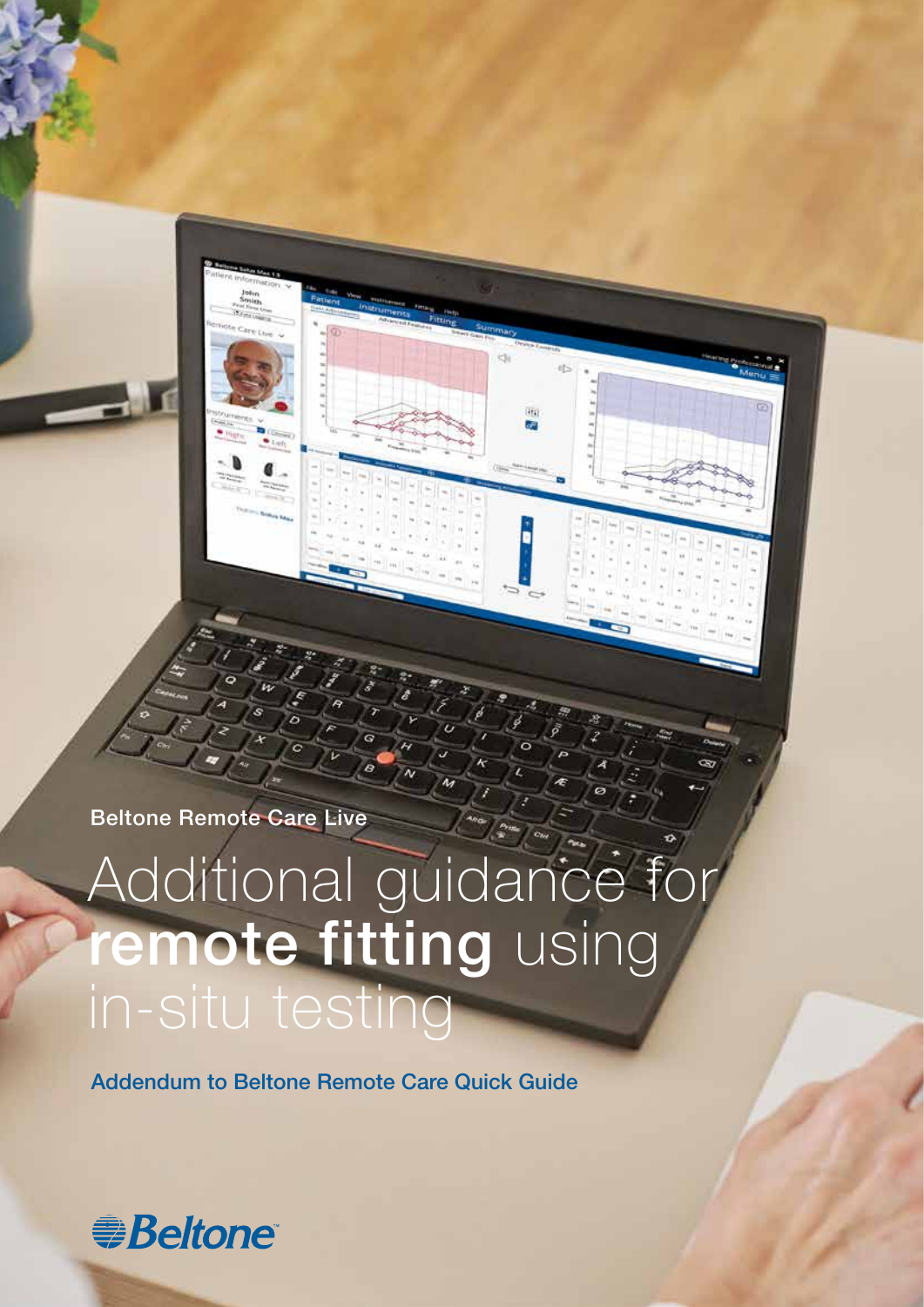The following guidance is recommended when you perform a remote fitting of a new hearing aid using in-situ testing together with Beltone Remote Care Live (Live Assistance). The guidance is designed to ensure accuracy of the fit and safety of the client.

The Live Assistance appointment should be treated exactly as a normal in-office hearing aid fitting. All normal procedures conducted at these visits should be conducted through Live Assistance.

### Please note:

- This guidance assumes that national as well as other regulations and guidance for hearing aid fitting are followed, e.g. medical evaluation, reimbursement regulation etc.
- For the US: Please ensure that you remain familiar and in compliance with federal, state and local rules and regulations applicable to your practice as they relate to remote fitting. Regulatory requirements in this area of practice are constantly evolving, including with regard to remote medical evaluations and the practice of remote care across state lines.
- This guidance is relevant for new clients, where there is no audiogram available or for existing clients, where only an outdated audiogram is available and in-situ testing is therefore used to fit the hearing aids.
- Required software to enable Live Assistance: o Latest version of the Beltone Solus Max fitting software (v. 1.6 or newer) o Latest version of the Beltone HearMax app (v. 1.7.0 or newer)

WARNING: Instructions provided in this document for choice of product range and hearing aid style must be followed.

WARNING: Tinnitus Breaker Pro (TBP) cannot be activated for initial fittings via Live Assistance. Initial activation of TBP must take place at an in-office visit.

### Overview of steps to take

- 1. Prepare your client. Important: Consent for GN Online Services must be obtained.
- 2. Prepare the hearing aids: Fit and assemble the hearing aids before delivering to your client.
- 3. Prepare your Live Assistance setup.
- 4. Check that the client is ready to receive the Live Assistance call: The Beltone HearMax app must be downloaded and connected to the hearing aids.
- 5. Conduct the Live Assistance call with the client.
- 6. Follow-up meeting in the clinic.

APPENDIX A: How to obtain consent for GN Online Services from your client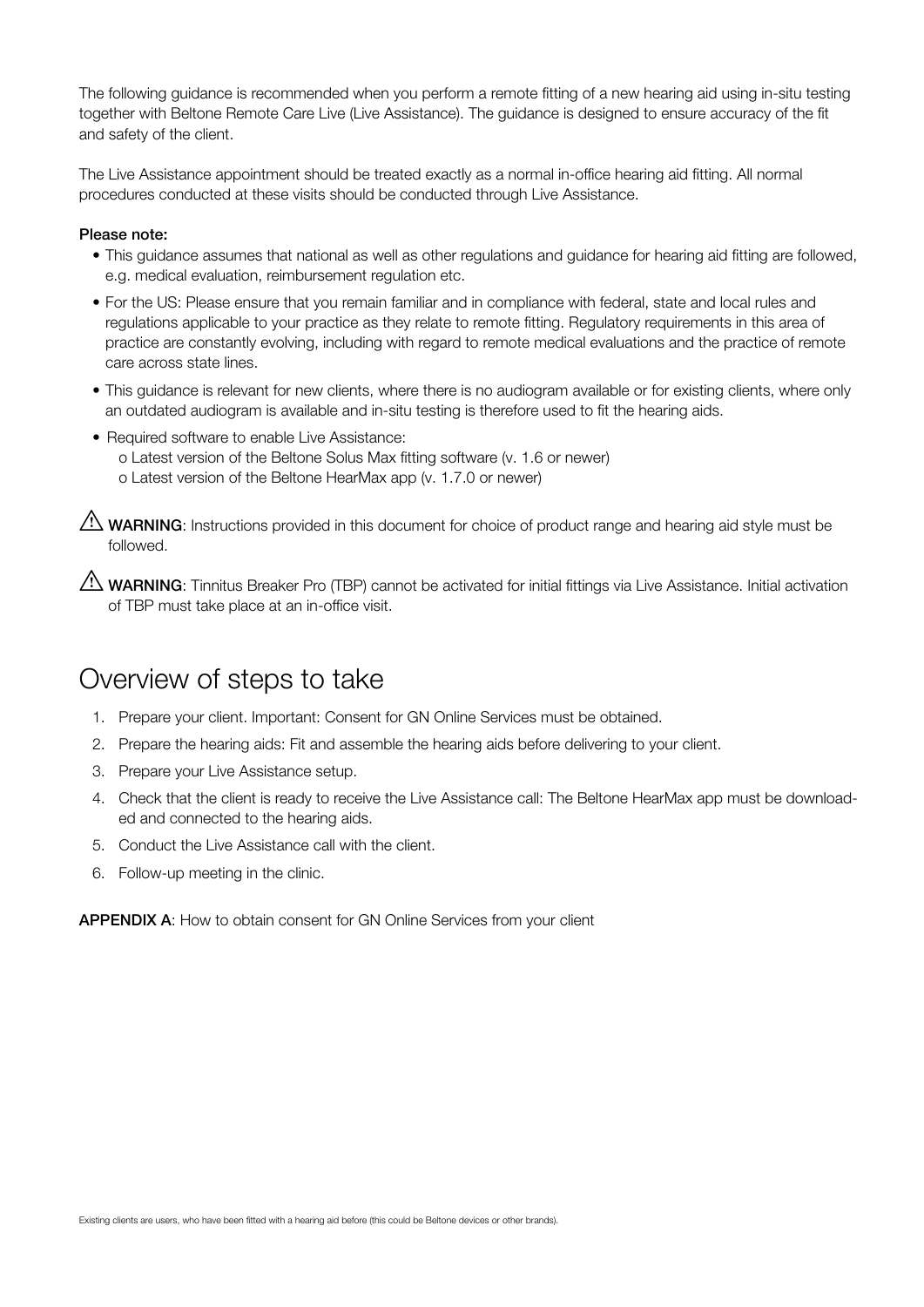# Product range for remote fitting using in-situ testing

- Beltone Imagine
- Beltone Amaze
- Beltone Trust
- Beltone Boost Ultra, super power model excluded
- Beltone Boost Max, super power model excluded

# Hearing aid styles for remote fitting using in-situ testing

Receiver-In-the-Ear (RIE)

- For new users: Only LP or MP
- For existing hearing aid users: LP, MP, HP or UP
- Models:

o IMG1763-DRWC, IMG963-DRWC, IMG663-DRWC, IMG1763-DRW, IMG963-DRW, IMG663-DRW, IMG1764-DRW, IMG964-DRW, IMG664-DRW, AMZ1763-DRWC, AMZ963-DRWC, AMZ663-DRWC, AMZ1763-DRW, AMZ963-DRW, AMZ663-DRW, AMZ1764-DRWT, AMZ964-DRWT, AMZ664-DRWT, AMZ1764-DRW, AMZ964-DRW, AMZ664-DRW, TST1763-DRW, TST963-DRW, TST663-DRW, TST1764-DRW, TST964-DRW, TST664-DRW.

Behind-the-Ear (BTE) – for existing hearing aid users only

• BTEs with standard 2mm tubing

o Please note: Users currently wearing a BTE with thin tube must be fitted with a RIE device instead.

• Models:

o AMZ1766-DWT, AMZ966-DWT, AMZ666-DWT, AMZ1776-DWT, AMZ976-DWT, AMZ676-DWT, AMZ1786-DWT, AMZ986-DWT, AMZ686-DWT, TST1766-DW, TST966-DW, TST666-DW, TST1776-DW, TST976-DW, TST676-DW, TST1786-DW, TST986-DW, TST686-DW, BBU1786-DWHT, BBU986-DWHT, BBU686-DWHT, BBM1786-DWH, BBM986-DWH, BBM686-DWH.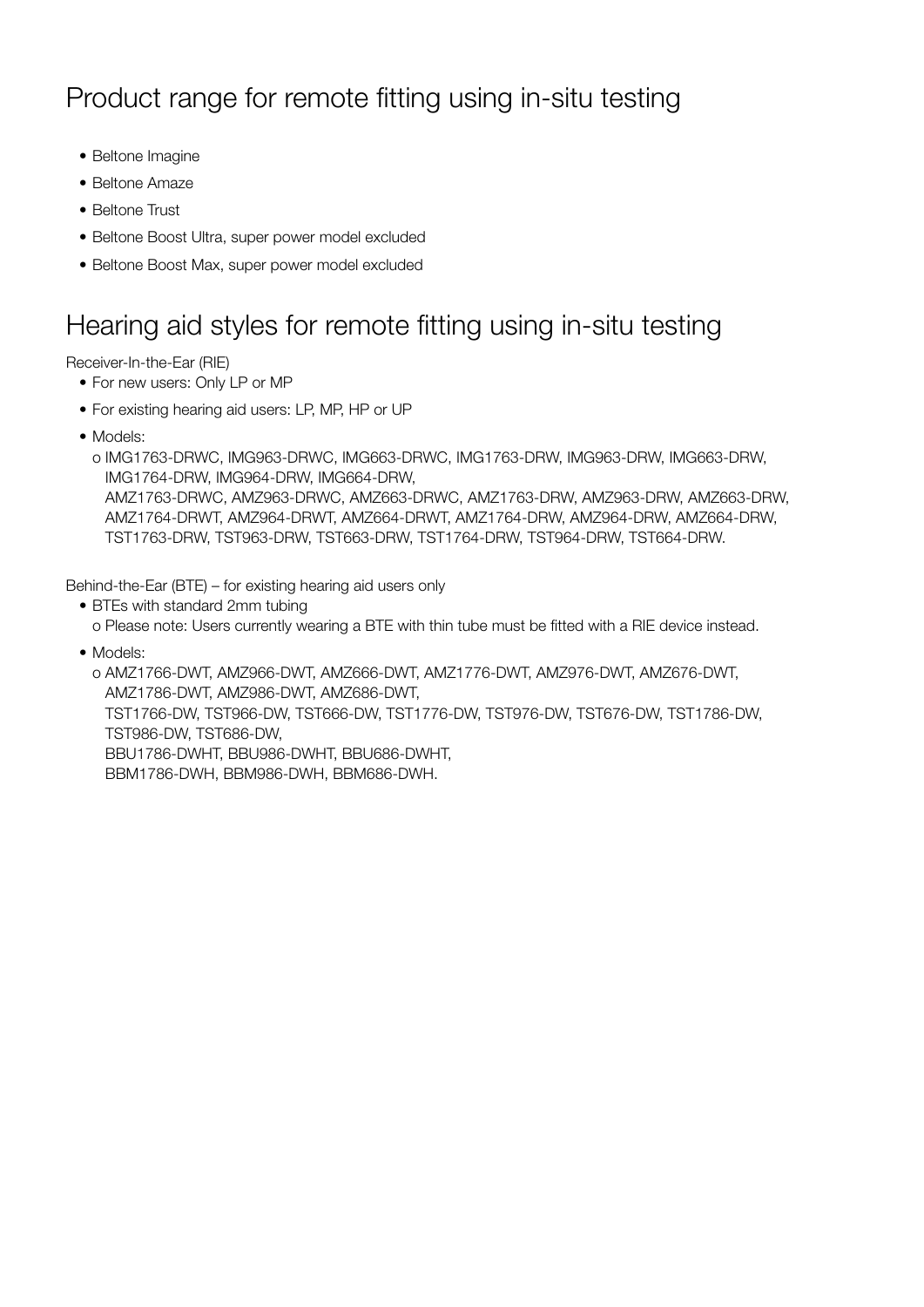# Step 1: Prepare your client

- 1. Schedule a phone call/video with the client to provide instructions and confirm physical health of the outer ear and ear canal.
	- a. Ask the questions in the table below. If the answer is "yes" to any of the questions, refer client for medical evaluation prior to fitting the hearing aids.

| Does the client exhibit or report: |                                                                                                  |   |   |
|------------------------------------|--------------------------------------------------------------------------------------------------|---|---|
|                                    | Visible congenital or traumatic deformity of either ear?                                         | Υ | N |
| 2                                  | Active drainage from ear(s) within the last 90 days?                                             | Υ | N |
| 3                                  | Sudden or rapidly progressive hearing loss, unilateral or bilateral,<br>within the last 90 days? | Υ |   |
| 4                                  | Acute or chronic dizziness?                                                                      | Υ |   |
| 5                                  | Sudden onset or increase in severity of tinnitus within the last 90 days?                        | Υ | N |
| 6                                  | Pain in the ear(s)?                                                                              | Υ | N |
| 7                                  | Evidence of cerumen accumulation or foreign body in the ear canal(s)?                            | Υ |   |

- b. In addition, the free CEDRA questionnaire can be used: https://cedra.northwestern.edu/ Please note it is only available in English.
- 2. Confirm that the client has a compatible iPhone or iPad.
- 3. Confirm that the client is able to receive/pick up the hearing aids.
- 4. Notify the client that you will send hearing aids to them.
	- a. For new users: Inform the client that the devices will be set up with no amplification until they are programmed during the Live Assistance call.
- 5. Notify the client that you will be sending information by email:
	- a. Use the provided email template to obtain consent for GN Online Services. For full instructions on how to obtain consent, please see Appendix A: How to obtain consent for GN Online Services from your client.
		- i. For curb-side pick-up, a printed copy of the consent form can be prepared for the client to sign.
	- b. Use the provided email template to send instructions to the client on how to download and install the Beltone HearMax app and how to get started with Live Assistance. Ensure that the client understands that this must be done before the Live Assistance call can be initiated. You can choose to:
		- ii. Attach the Get Connected Quick Guide.
		- iii. Attach the Beltone Remote Care Live Quick Guide.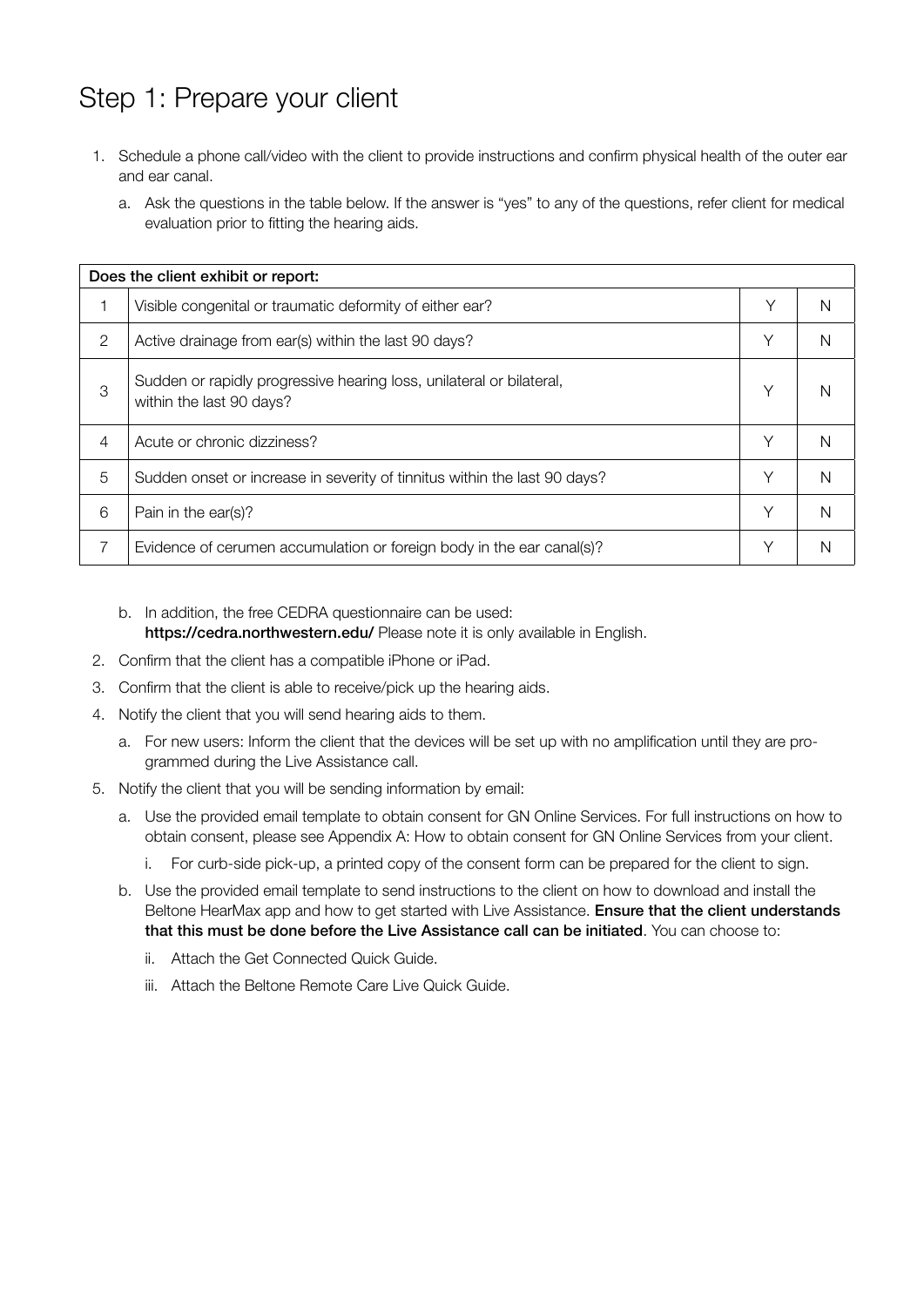# Step 2: Prepare the hearing aids

- 1. Ensure you are using the latest version of the Beltone Solus Max fitting software (v. 1.6 or newer).
- 2. Choose appropriate device and power level for the client:
	- a. For new users: Choose a RIE device with either LP or MP receiver.
	- b. For existing users: Choose one of the devices listed above under 'Product range' and 'Hearing aid styles' based on the audiogram on file.
- 3. Verify the hearing aids meet ANSI specifications using a test box.
	- a. This is an important step in order to secure an accurate in-situ test result for the programming of the hearing aids.
- 4. Open the client's file in NOAH.
	- a. For new users: Create a new file and enter the audiogram as 0 dB at 250 Hz and 4000 Hz for both ears in the NOAH Audiogram Module or in Standalone Beltone Solus Max.
	- b. For existing users: No changes to the audiogram on file need to be made.
- 5. Set the experience level:
	- a. For new users: Choose a conservative experience level, either First Time User or Comfort User.
- 6. Connect the hearing aids to Beltone Solus Max and advance to the Fitting screen.
	- a. Fit the hearing aids:
		- i. For existing users: Use the audiogram and other client information on file as the basis of the first fitting.
	- b. Login to GN Online Services (in the top right corner of the screen).
- 7. Verify that Remote Fine Tuning and Live Assistance are enabled.
	- a. Complete the consent process on behalf of the client. For full instructions on how to obtain consent, please see Appendix A: How to obtain consent for GN Online Services from your client.
	- b. It is not necessary to enter the client's email address when prompted, as this will initiate an email containing the full consent document which the client has already received and agreed to.
- 8. Save the settings in the hearing aids and exit Beltone Solus Max.
- 9. Before packaging the hearing aids, ensure assembly of the devices to be ready for in-situ testing.

### For RIE devices

- a. Attach receivers:
	- ii. For new users: Choose an LP or MP receiver with a wire length of a medium size. If in doubt, choose a longer receiver length to avoid too tight a fit over the ear. A receiver length that is too short may cause discomfort and/or skin irritation. Receiver length can be changed at the follow-up in-office appointment.
- b. Attach domes for in-situ testing:
	- iii. Power domes must be attached to ensure accuracy of in-situ testing. Select a dome size that will occlude the ear during in-situ testing. If a large power dome is attached to the hearing aids, also include medium size power domes to avoid the domes not being able to fit in the ear canal.
	- iv. Note that a non-occluding dome fit can lead to venting (i.e. in-situ tones being played louder) and result in an incorrect in-situ result, which can lead to gain being set too high.
- c. Provide domes for everyday wear after in-situ testing:
	- v. For new users or users shifting to RIE devices: Choose tulip domes. Domes can be changed at the follow-up in-office appointment.
	- vi. For existing RIE users: Choose same dome size as for current hearing aids. If in doubt, choose tulip domes or choose a smaller dome size to avoid undue pressure from too big a dome.
	- vii. For all users: Include at least four extra domes. Different dome sizes/types can be included for the client to exchange, with proper instruction.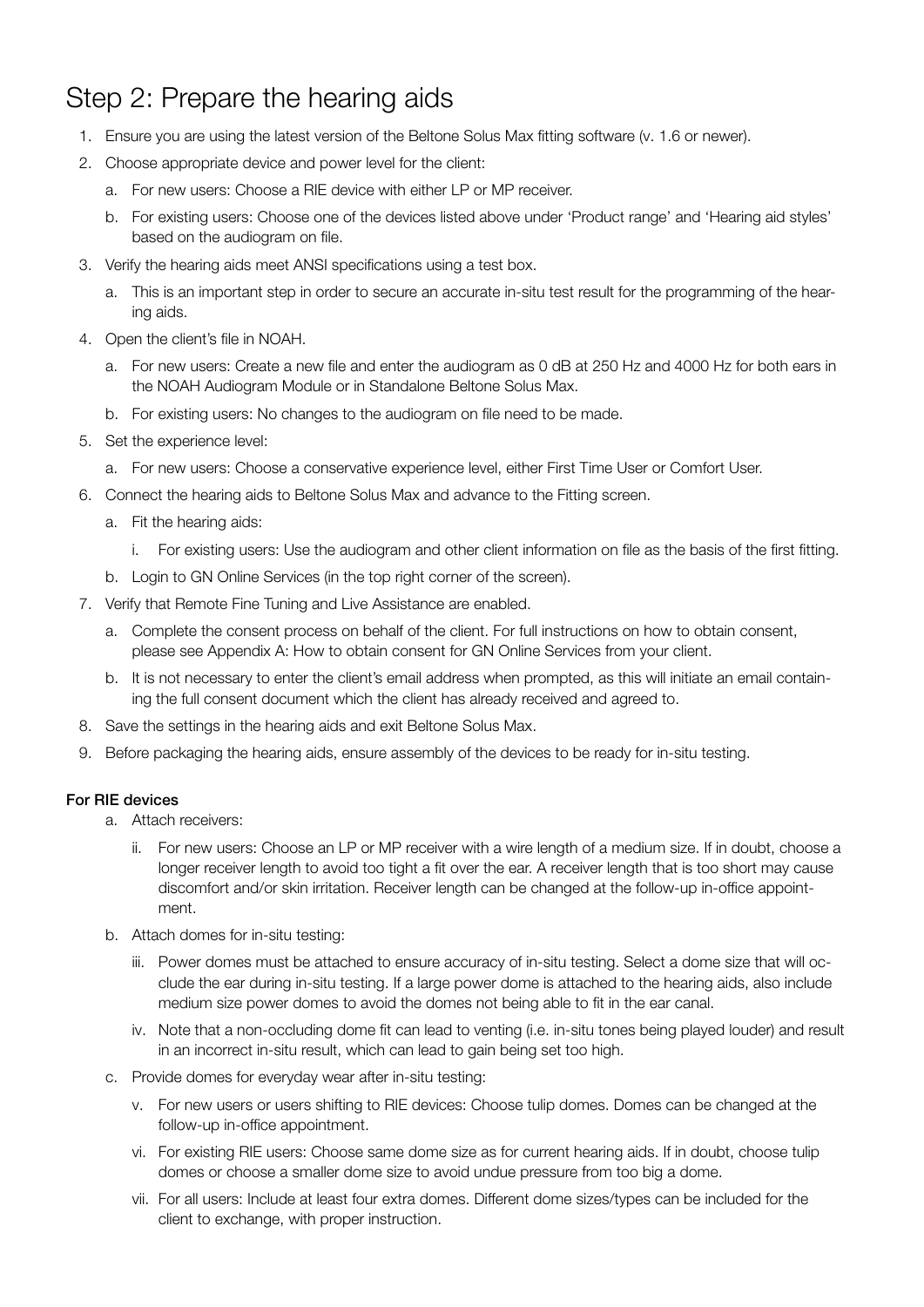### For BTE devices (2mm tubes / #13 tubing) – for existing users only

a. Set up for in-situ testing:

In-situ testing can be performed as a quick check with the client's own mold and the standard 2mm tube. Please note that if the vent in the mold is larger than a pressure vent/comfort vent, the in-situ test result will not be as accurate below 1 kHz as with a more closed solution.

- b. For everyday wear, include extra tubing to ensure that the client has ample supply until the follow-up in-office appointment.
- 10. Mark the page in the user guide that demonstrates insertion and removal of the devices, as well as care and maintenance of the devices. For RIE devices, also mark pages with dome attachment.
- 11. Include the Get Connected Guide (can also be sent by e-mail).
- 12. Include the Beltone Remote Care Quick Guide (can also be sent by e-mail).
- 13. Depending on which model of hearing aid is being fitted, verify that the devices are fully charged (if rechargeable) or include an ample supply of batteries.
- 14. Deliver the hearing aids to the client. Notify the client of the tracking number, if relevant and available.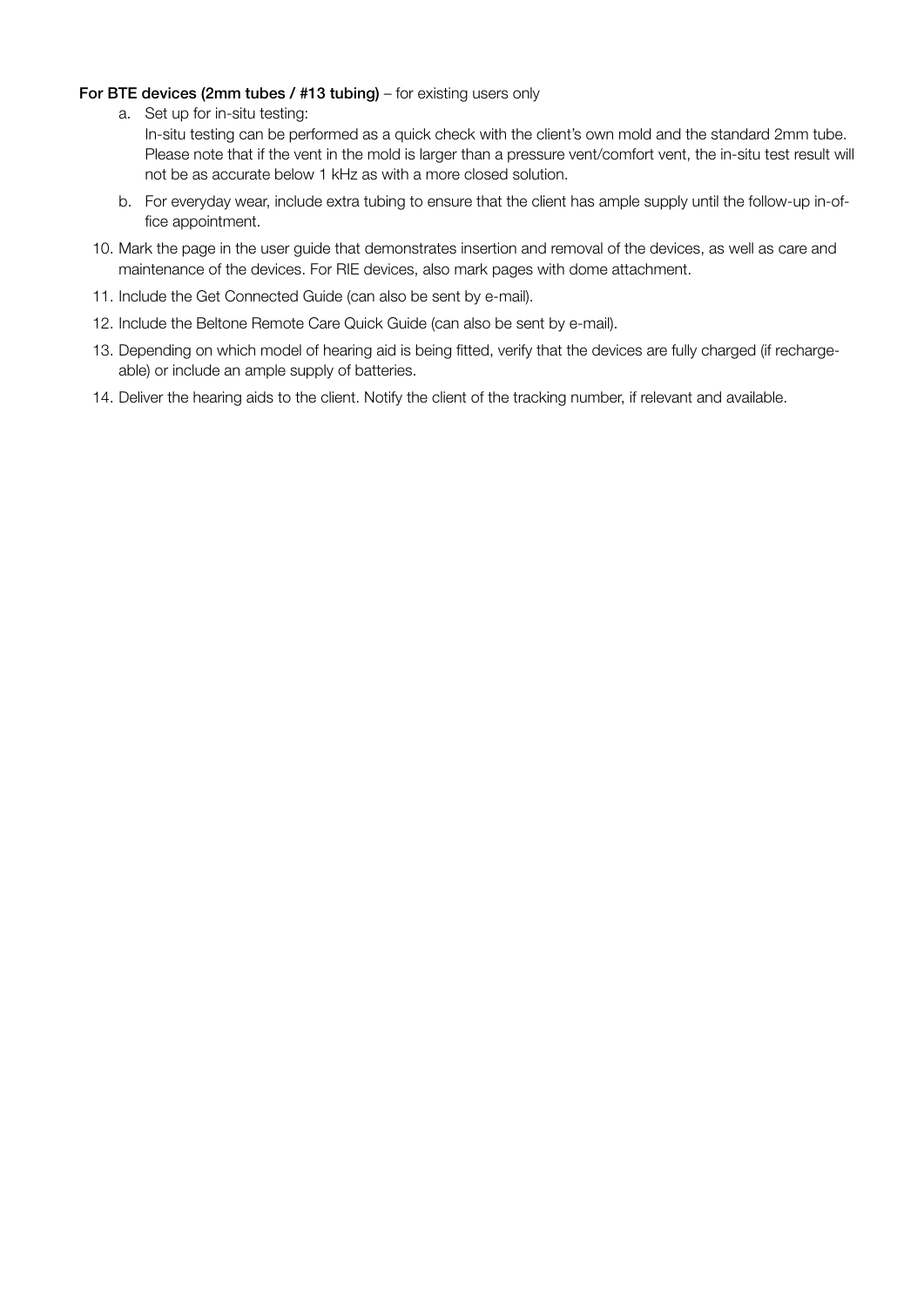# Step 3: Live Assistance setup (Hearing Care Professional)

- 1. Verify web camera and microphone are working.
- 2. If real-ear equipment is used in the office, it must be completely disconnected from the PC before initiating Live Assistance.
- 3. Verify that a NOAH link Wireless is connected to your PC.

# Step 4: Check that the client is ready to receive the Live Assistance call

- 1. Make a phone call to the client to check that they are ready to receive the Live Assistance call:
	- a. The Beltone HearMax app is downloaded and installed.
	- b. The client has connected the hearing aids in iOS settings.
	- c. The client has connected the hearing aids to the app.
	- d. The client has accepted access for the app to the iOS device's camera and microphone.
	- e. It is important that the client is wearing the hearing aids during the Live Assistance call as the sound will be routed directly to the hearing aids.
		- i. For new users: Inform the client that the hearing aids will be muted until connected at the Live Assistance call and that the volume might need to be adjusted in the beginning of the call.
	- f. Verify that the client understands how to insert the hearing aids and that the fit is appropriate to make the Live Assistance call.

## Step 5: Live Assistance call with the client

- 1. Only the Hearing Care Professional can initiate a Live Assistance call.
	- a. Open the client's file in NOAH and choose 'Simulate' in the bottom right corner, then proceed to Fitting screen.
	- b. Login to GN Online Services.
	- c. Select 'Start Live Assistance' in the left navigation panel.
- 2. Make sure the client can hear through Live Assistance.
	- a. For new users it might be necessary to increase gain from the 0dB gain setting.
- 3. Check that the physical fit of the hearing aids is appropriate before the in-situ testing.
	- a. For a new user, be prepared with a set of similar devices to demonstrate through video how to place the hearing aids on the ears if needed.
	- b. Observe the client through video to ensure that they have inserted the hearing aids with the power domes correct. Ask the client to turn to their side to the phone/camera, so you can see their ears and the hearing aids.
	- c. For curb-side pick-up, you can check the physical fit on the client before leaving.
- 4. Instruct the client to be in a quiet place for the in-situ testing.
- 5. Connect the hearing aids and conduct in-situ testing.
	- a. Instruct the client on in-situ testing: Explain to the client how they should respond to the in-situ signals when heard (e.g., hand raise, verbal response – choose most appropriate).
	- b. If the internet connection is not robust, there may be a delay between initiating the signal via in-situ and when the client hears it; click slowly to present the tones. Allow adequate time for the client to respond.
	- c. For existing users where an audiogram exists on file: Use in-situ as a quick check to ensure hearing has not changed before proceeding to fit.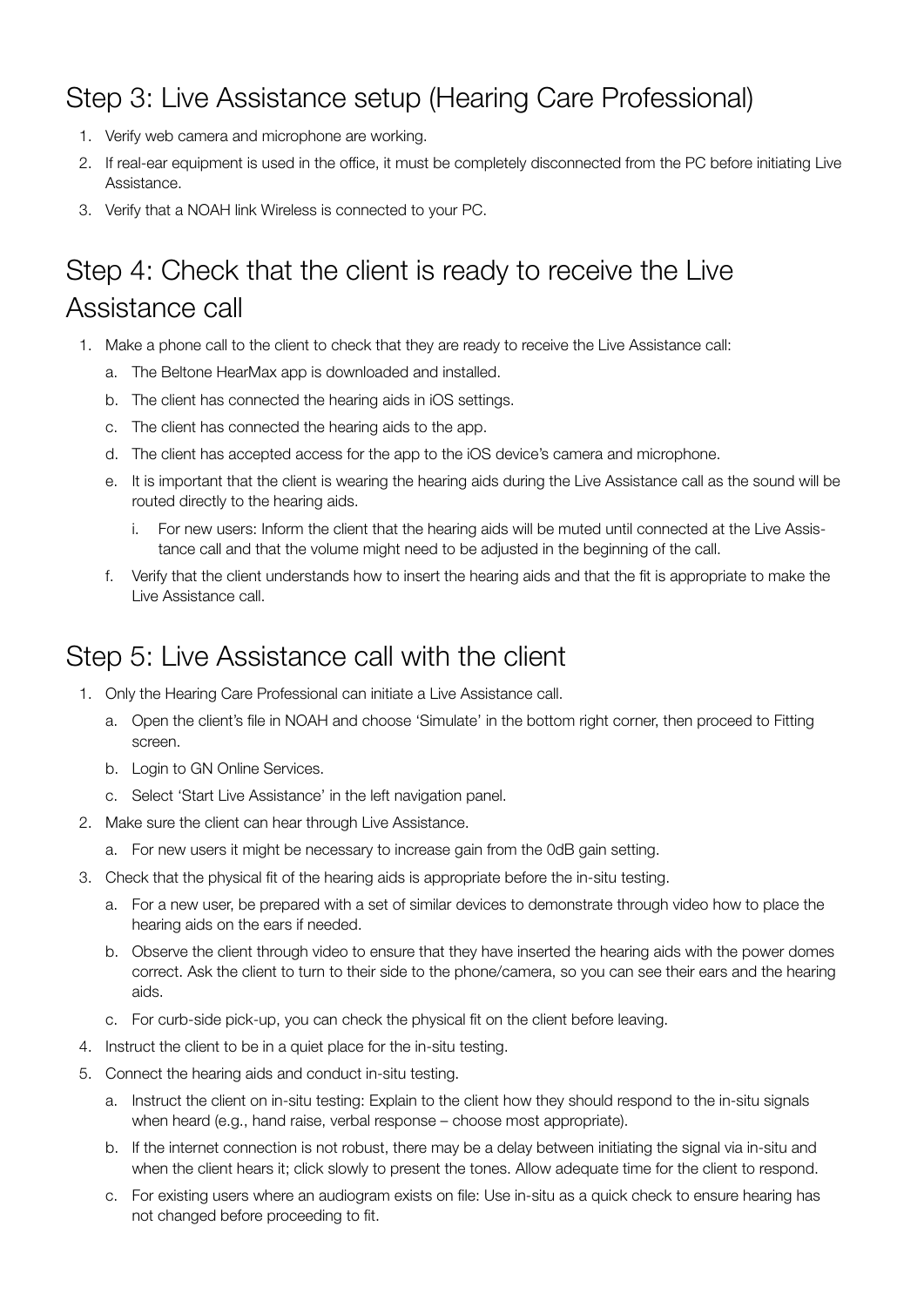- 6. Save in-situ test results and choose 'Apply to fitting'.
- 7. Before moving on to the fitting, verify that the fitting range of the chosen device and dome/mold are appropriate for the user.
- 8. Once in-situ testing is complete, the client will need to remove the power domes and attach the domes provided in the package.
	- a. Refer the client to the marked page in the user guide for how to change the domes and demonstrate over the video call with similar devices so that client can see it done in real time before the client does the change.
- 9. Instruct the client to remove the hearing aids if the sound is uncomfortable during the fitting.
- 10. Calibrate the feedback reduction system (DFS).
- 11. Make programming adjustments like a normal session.
	- a. For new users: Ensure a conservative experience level has been selected, either First Time User or Comfort User.
	- b. Adjusting the Tinnitus Breaker Pro for existing users only:
		- i. Tinnitus Breaker Pro (TBP) cannot be activated for initial fittings via Live Assistance. Initial activation of TBP must take place at an in-office visit, however, transfer of TBP settings from a previous hearing aid is not considered an initial fit, as the client has previously been fitted with TBP at an in-office visit.
		- ii. Live Assistance can be used to adjust the TBP for a client who had it activated in an in-office fitting. For US only: This will be possible from June 2020.
- 12. Save the fitting and disconnect the hearing aids. This will apply the fitting to your client's hearing aids.
- 13. For new users or users who are shifting to a new hearing aid style, ample time should be spent coaching them on proper insertion/removal of devices, correct assembly of dome and receiver, charging/changing batteries, cleaning, care and maintenance, and expectations for daily use\*.
	- a. All the above steps can be demonstrated over the video call using the same devices and tools as in the clinic.
	- b. Again, use a similar set of devices to demonstrate on the call.
	- c. Also refer to the instructions described in the user guide accompanying the hearing aids.
	- d. Clients should be encouraged to keep a daily journal to track their hearing aid usage and to document their experience with the hearing aids.
- 14. Schedule a follow-up Live Assistance call within 48 hours of the fitting\*.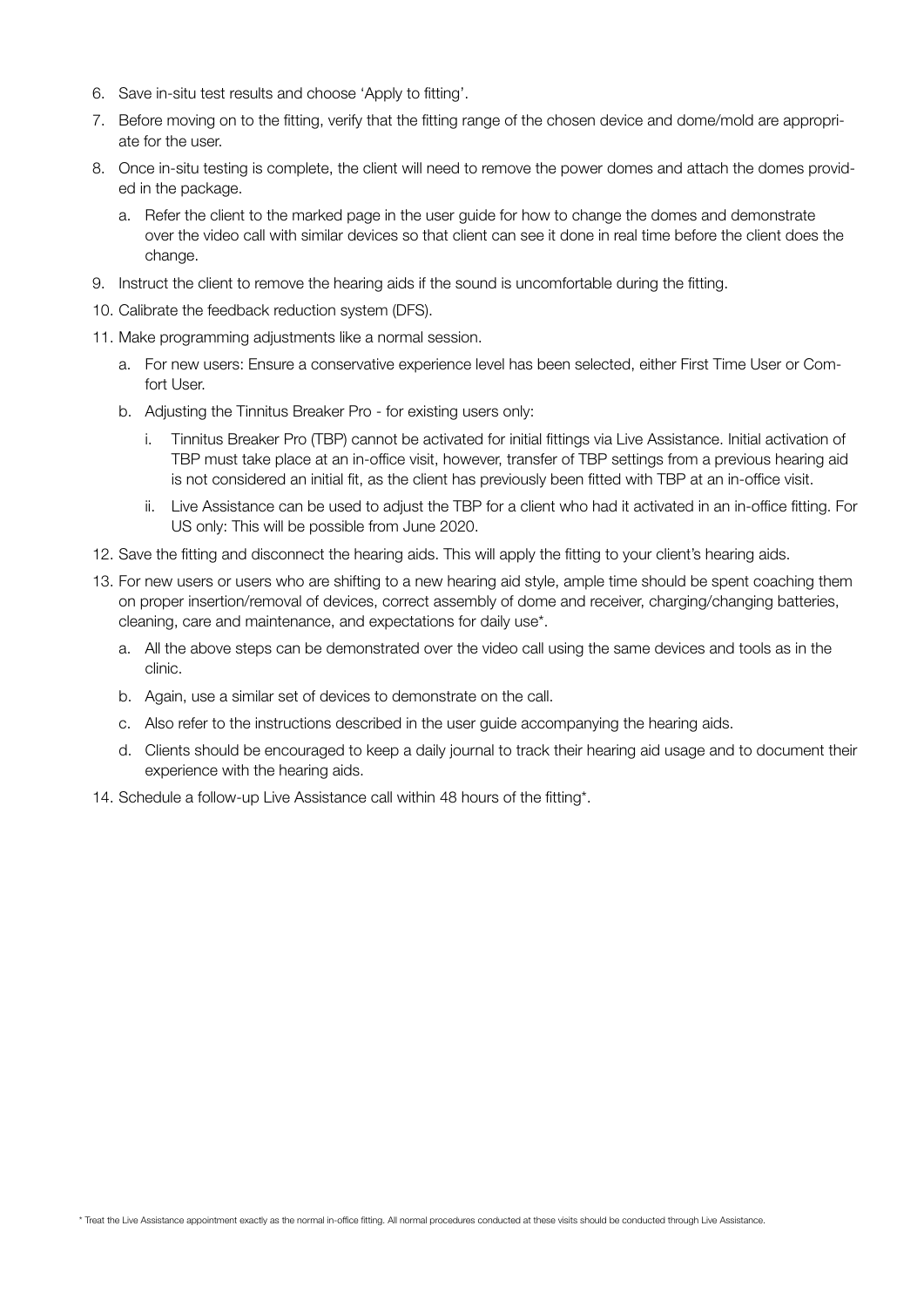# Step 6: Follow-up meeting in the clinic

- 1. When all the restrictions lift, it is recommended to conduct a follow-up visit in the office at first opportunity.
	- a. For new users: at the follow-up visit, conduct a full hearing evaluation and make fine-tuning adjustments, including real-ear measurements (REMs), to the hearing aids
	- b. For existing clients: At the follow-up visit, conduct a full audiogram along with REMs and fine-tuning adjustments.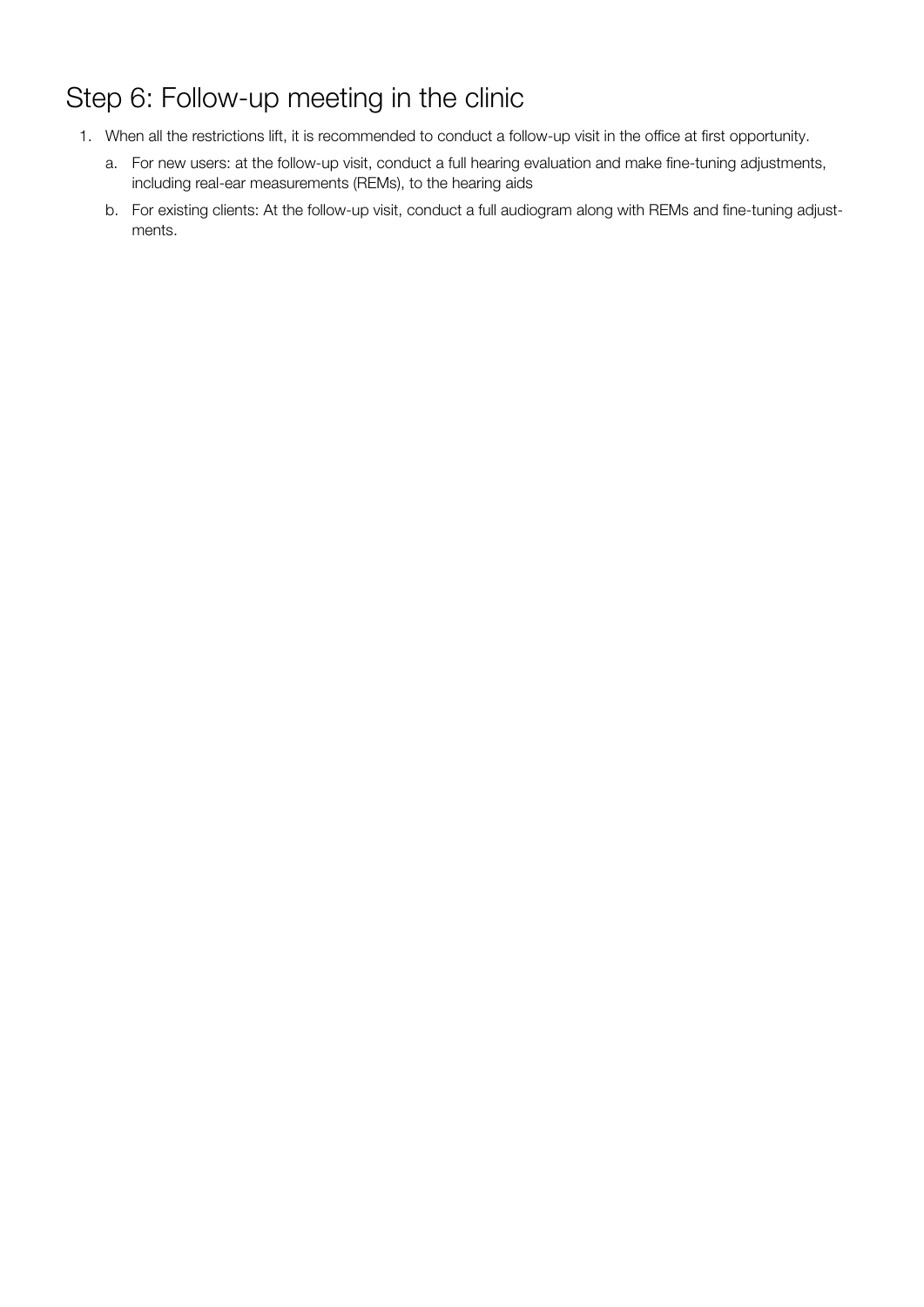# Warnings and Precautions

### $\sqrt{!}$  General Warnings

- Prior to shipment to user for remote fitting, hearing aids must be pre-programmed to older thresholds or 0 dB HL if thresholds are unknown.
- Correct insertion of hearing aids must be ensured before in-situ testing.
- Ample time must be given for the user to respond to tones during in-situ test.
- In-situ test shall be done at a quiet place.

### $\mathbb{A}$  General Precautions

- Domes can get detached and stuck in ear canal. If they are not removed in timely manner, it can cause damage to tissue in the ear canal.
- Open domes or too small domes can lead to in-situ tones being played louder than intended. This can cause an incorrect test result and can lead to gain being set too high.
- Too short a receiver wire can cause skin irritation on top of the outer ear.
- LP or MP receivers must be chosen for first time users.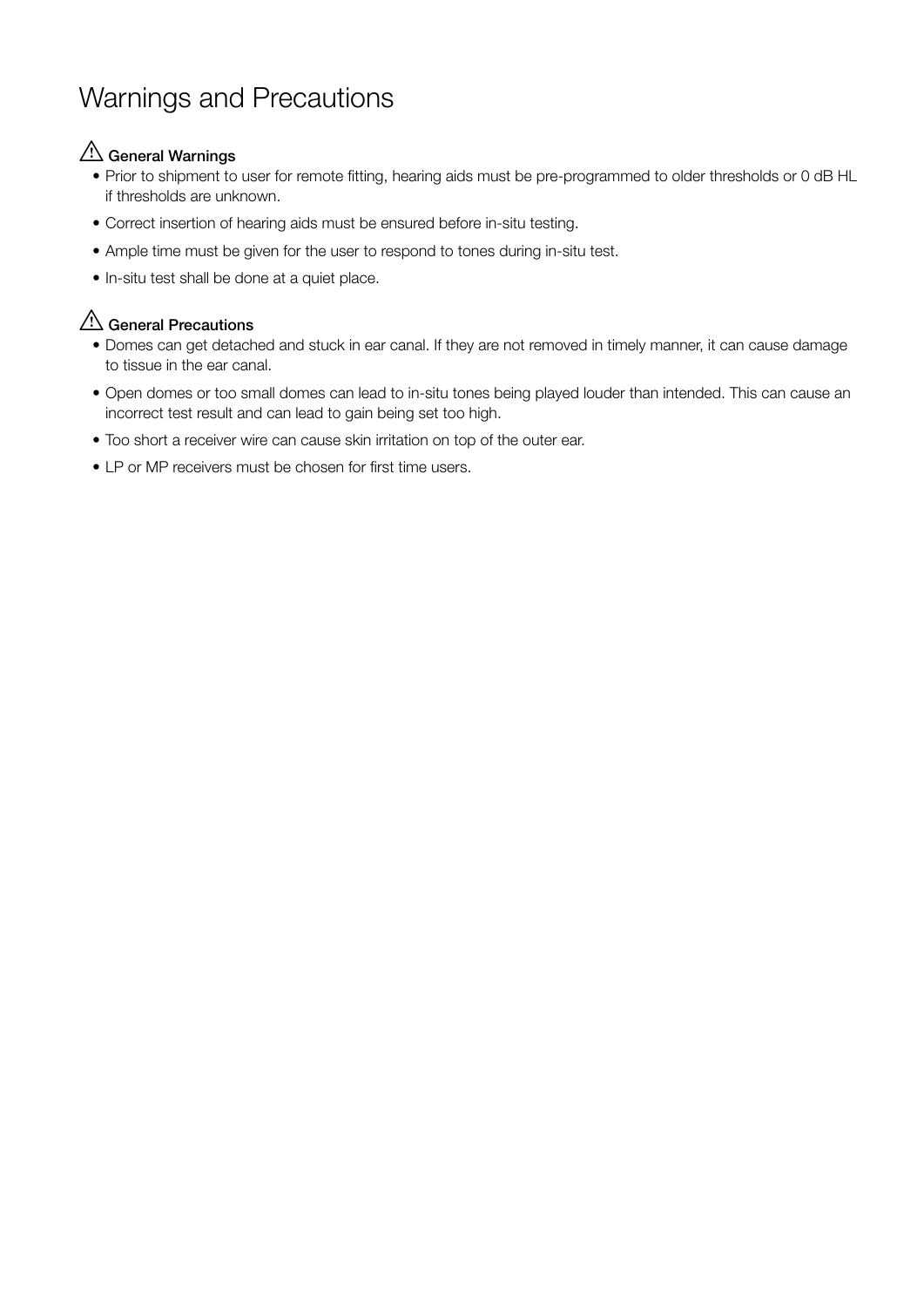### APPENDIX A

# How to obtain consent for GN Online Services from your clients

Follow these steps:

- 1. Preparation for the Hearing Care Professional:
	- a. Fill in your name and contact details in the email template where highlighted in yellow before sending to your clients.
	- b. Fill in your name and contact details in the consent document 'Consent for GN Online Services' where highlighted.
- 2. Obtaining the consent:
	- a. We recommend that you inform your client about the need for consent to GN Online Services in a phone call prior to sending the email so they are prepared.
	- b. Send email with attached full consent document to your client.
	- c. For curb-side pick-up, a printed copy of the consent form can be prepared for the client to sign.
	- d. Receive consent back from client.
	- e. Keep record of consent as per standard procedure.
- 3. When fitting the hearing aids for your client:
	- a. In Beltone Solus Max, enter Accept to the consents on behalf of and as agreed by the client ('Agree A' or 'Agree A and B').
	- b. Enable Remote Fine Tuning and Live Assistance.
- 4. If your client replies with 'Do not agree':
	- a. Remote Fine Tuning and Live Assistance cannot be enabled for the client, and the remote fitting flow cannot continue.